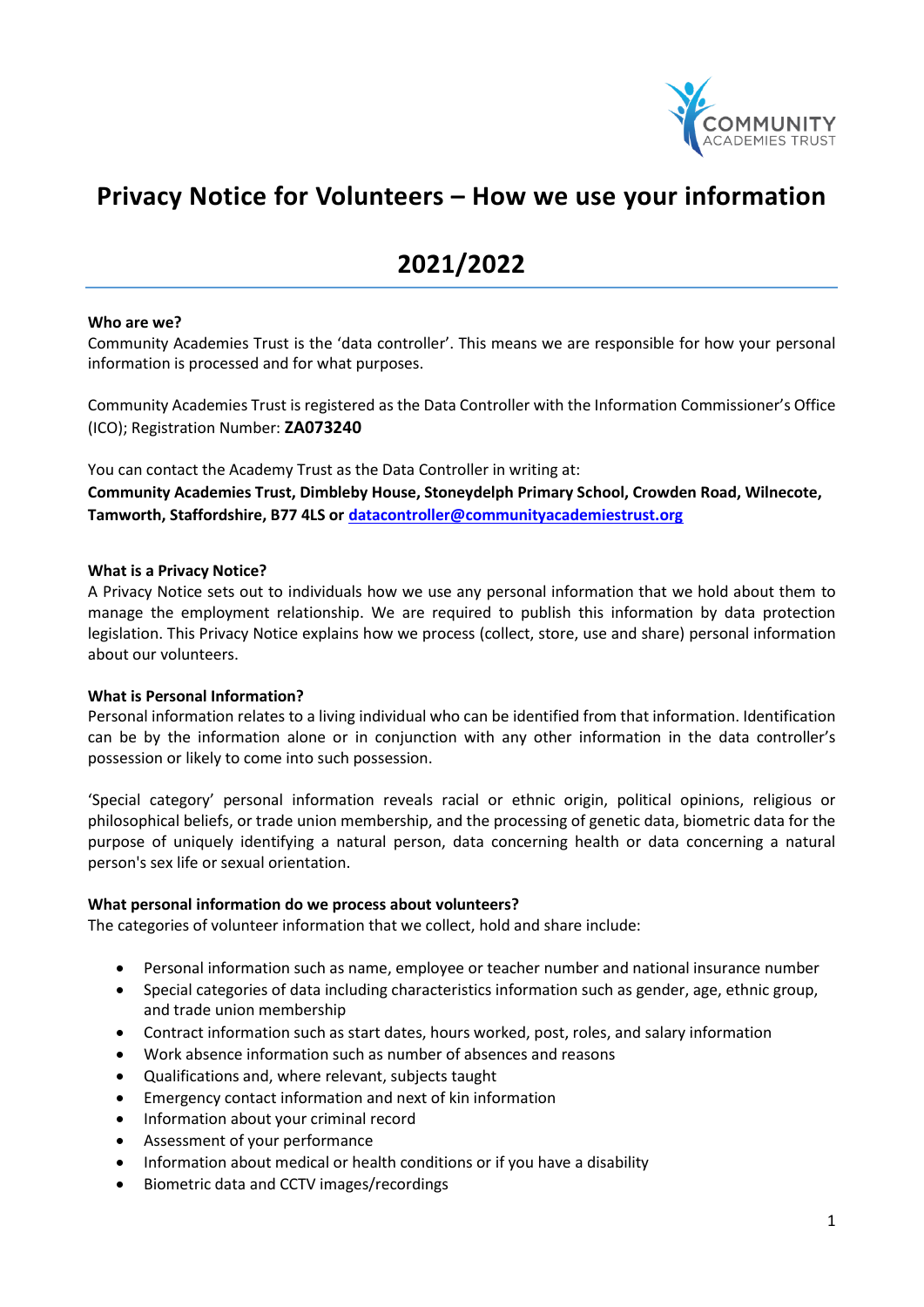# **For what purposes do we use personal information?**

We use volunteer data to:

- Enter into an employment contract with you and to meet the obligations under the employment contract
- Ensure we comply with our legal obligations, for example we need to check your entitlement to work in the UK
- Develop a comprehensive picture of the workforce and how it is deployed
- Inform the development of recruitment and retention policies
- Provide absence, performance management, discipline and grievance and other statistics to effectively manage the trust
- Ensure effective general HT and business administration
- Provide references on request for current or former employees
- Ensure that we can act in an emergency
- To enable staff to access training, pay for staff meals, access educational software etc.
- To provide the Department for Education with statutory information

## **Collecting volunteer information**

Whilst the majority of staff information you provide to us is mandatory, some of it is provided to us on a voluntary basis. In order to comply with the General Data Protection Regulation, we will inform you whether you are required to provide certain staff information to us or if you have a choice in this.

To enable lateral flow testing in schools and the workplace, we need to process personal data of those taking part. For information on the data processed in relation to testing, please refer to the privacy information provided by the DfE and published on our website

[https://www.gov.uk/government/publications/coronavirus-covid-19-testing-privacy-information/testing](https://www.gov.uk/government/publications/coronavirus-covid-19-testing-privacy-information/testing-for-coronavirus-privacy-information-quick-read--2)[for-coronavirus-privacy-information-quick-read--2](https://www.gov.uk/government/publications/coronavirus-covid-19-testing-privacy-information/testing-for-coronavirus-privacy-information-quick-read--2)

## **What are the legal reasons for us to process your personal information?**

We are required to process personal information in accordance with data protection legislation and only do so when the law allows us to. Data Protection law sets out the lawful reasons we have to process your personal information, and these are as follows:

## **1) To comply with the law**

We collect and use general purpose volunteer information in order to meet certain legal requirements and legal obligations placed upon the Academy Trust by UK law. We therefore have the right to process your personal information for such purposes without the need to obtain your consent.

Details of the type of processing that we must undertake, the personal data that is processed, the legislation which requires us to do so and who we may share this information with is set out in Table 1.

## **2) To protect someone's vital interests**

We are able to process personal information when there is an emergency and/or where a person's life is in danger.

Details of the type of processing that we may undertake on this basis and who we may share that information is set out in Table 2.

## **3) With the consent of the individual to whom that information 'belongs'**

Whilst much of the personal information is processed in accordance with a legal requirement, there is some personal information that we can only process when we have your consent to do so. In these circumstances,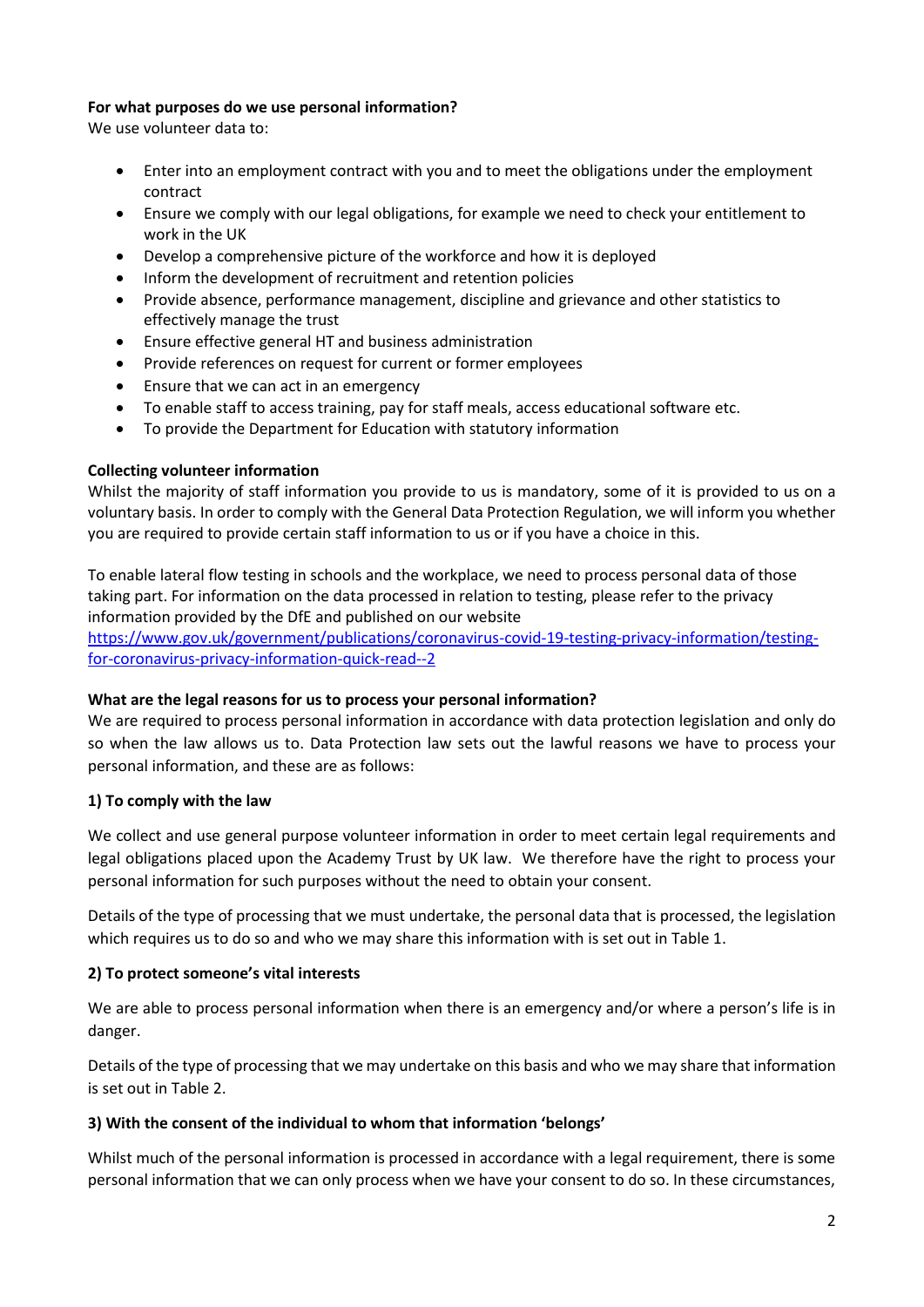we will provide you with specific and explicit information regarding the reasons the data is being collected and how the data will be used.

Details of the type of processing that we may undertake on this basis and who we may share that information is set out in Table 3.

# **4) To perform a public task**

It is a day-to-day function of the Academy Trust to ensure that staff members receive the training and support they require. Much of this work is not set out directly in any legislation but it is deemed to be necessary in order to ensure that staff are properly supported and able to do their job.

Details of the type of processing that we may undertake on this basis and who we may share that information is set out in Table 4.

## **5) For legitimate interests**

We are able to process your information as it is necessary for your legitimate interests.

Details of the type of processing that we may undertake on this basis and who we may share that information is set out in Table 5.

## **Special category personal information**

In order to process 'special category' data, we must be able to demonstrate how the law allows us to do so. In additional to the lawful reasons above, we must also be satisfied that ONE of the following additional lawful reasons applies:

- 1) Explicit consent of the data subject
- 2) Necessary for carrying out obligations and exercising specific rights in relation to employment and social security and social protection law
- 3) Processing relates to personal data which is manifestly made public by the data subject
- 4) Necessary for establishing, exercising, or defending legal claims
- 5) Necessary for reasons of substantial public interest
- 6) Necessary for preventive or occupational medicine, or for reasons of public interest in the area of public health
- 7) Necessary for archiving, historical research, or statistical purposes in the public interest

The lawful reasons for each type of sensitive category personal information that we process is set out in the tables attached.

## **Who might we share your information with?**

We routinely share volunteer information with:

- A relevant local authority
- HMRC
- The Department for Education (DfE)

We do not share information about our volunteers unless the law and our policies allow us to do so.

Please refer to the tables for information about what personal information is shared with which specific third parties.

## **What do we do with your information?**

All personal information is held in a manner which is compliant with data protection legislation. Personal information is only processed for the purpose it was collected The Academy Trust monitors the personal information it processes and will only share personal information with a third party if it has a legal basis to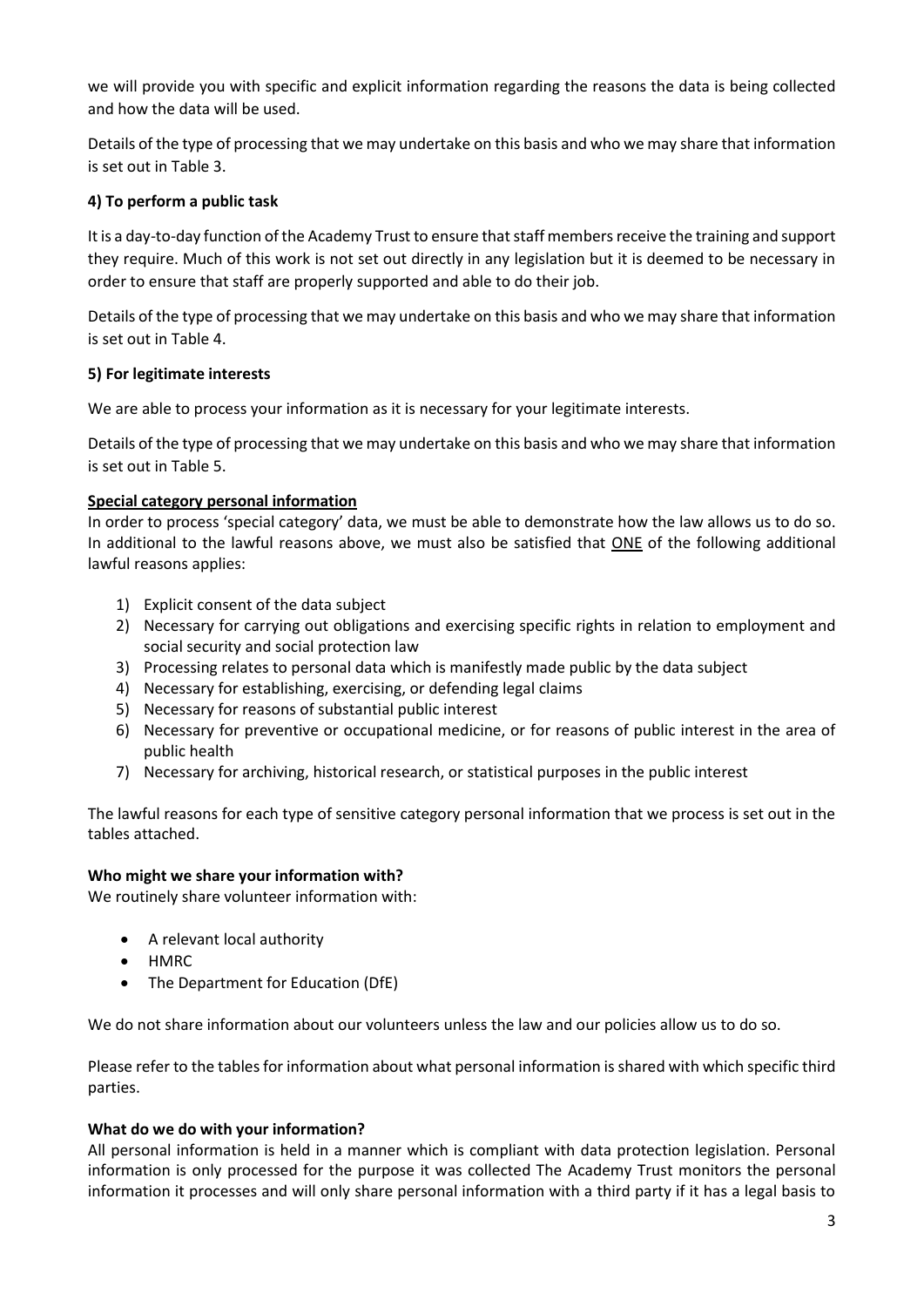do so (as set out above).

## **How long do we keep your information for?**

In retaining personal information, the Academy Trust complies with the Retention Schedules provided by the Information Record Management Society. The schedules set out the Statutory Provisions under which the Academy Trust are required to retain the information.

A copy of those schedules can be located using the following link: <http://irms.org.uk/page/SchoolsToolkit>

## **Transferring data internationally**

Where we transfer personal data to a country outside of the UK, we will do so with the appropriate safeguards in place in accordance with data protection law.

## **What are your rights with respect of your personal information?**

Under data protection law, volunteers have the right to request access to information about them that we hold. To make a request for your personal information contact the School Data Protection Officer at Warwickshire Legal Services via email at [schooldpo@warwickshire.gov.uk](mailto:schooldpo@warwickshire.gov.uk) or alternatively;

School Data Protection Officer Warwickshire Legal Services Warwickshire County Council Shire Hall Market Square Warwick CV34 4RL

# \*\***Please ensure that you specify you are requesting personal information that Community Academies Trust holds and which school or schools within the trust you have worked at.**

You also have the right to:

- object to processing of personal data that is likely to cause, or is causing, damage or distress
- prevent processing for the purpose of direct marketing
- object to decisions being taken by automated means
- in certain circumstances, have inaccurate personal data rectified, blocked, erased, or destroyed; and
- claim compensation for damages caused by a breach of the Data Protection regulations

If you have a concern about the way we are collecting or using your personal data, you should raise your concern with us in the first instance or directly to the Information Commissioner's Office at <https://ico.org.uk/concerns/>

## **Review**

The content of this Privacy Notice will be reviewed in **October 2022.**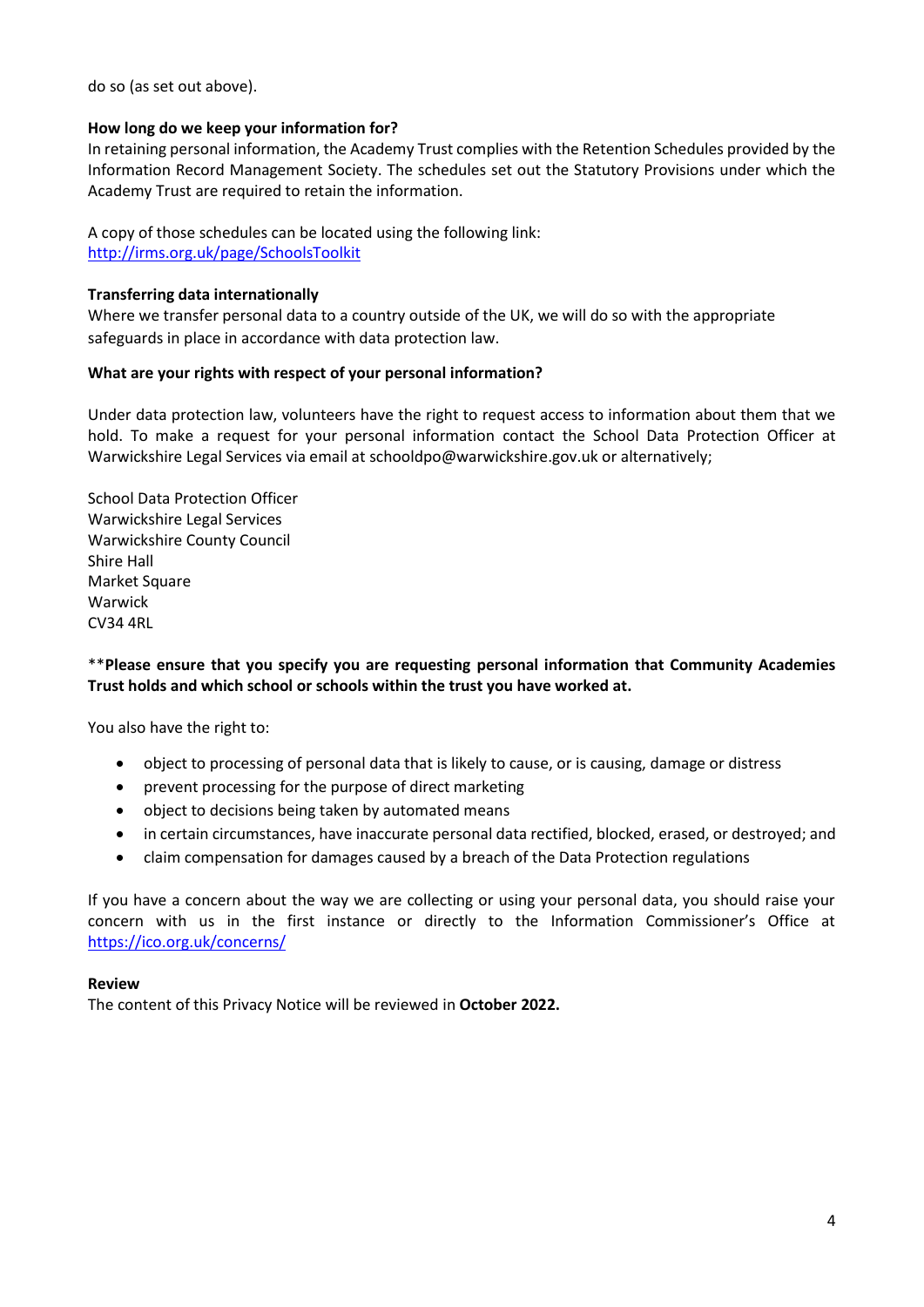**Table 1** – Personal information we are required to process to comply with the law:

| <b>Information</b><br><b>Type</b>                                                                                                  | Relevant<br>legislation                                                                          | <b>Special</b><br>Category-    | <b>Third Parties with</b><br>whom we share                                                                               | Lawful reason for<br>sharing |
|------------------------------------------------------------------------------------------------------------------------------------|--------------------------------------------------------------------------------------------------|--------------------------------|--------------------------------------------------------------------------------------------------------------------------|------------------------------|
|                                                                                                                                    |                                                                                                  | additional<br>lawful<br>reason | the information                                                                                                          |                              |
| ID verification for<br><b>DBS</b>                                                                                                  | <b>KCSIE</b>                                                                                     |                                | <b>DBS Checking</b><br>Service                                                                                           | Legal obligation             |
| ID verification for<br>$\bullet$<br><b>UKVI Borders</b><br><b>Agency Checks</b>                                                    | Immigration,<br>Asylum and<br>Nationality Act<br>2006                                            |                                |                                                                                                                          |                              |
| Section 128<br>$\bullet$<br>check<br>Disqualification<br>by association<br>Prohibition<br>checks<br>DBS number<br>٠                | <b>KCSIE</b>                                                                                     |                                | Ofsted                                                                                                                   | Legal obligation             |
| Name<br>$\bullet$<br>Address<br>Pay information<br>Pension<br>information<br>Nationality<br>Gender<br>Ethnicity<br>Age<br>Job role |                                                                                                  |                                | <b>Office of National</b><br><b>Statistics</b>                                                                           | Legal obligation             |
| Accident records                                                                                                                   | Reporting of<br>Injuries, Diseases<br>& Dangerous<br>Occurrences<br>Regulations 2013<br>(RIDDOR) |                                | Health &<br>$\bullet$<br>Safety<br>Executive<br>Local<br>Authority<br>Health &<br>Safety<br>team<br>(where<br>necessary) | Legal obligation             |
| Individual staff health &<br>safety risk assessments<br>and personal emergency<br>evacuation plans (PEEP)                          | Health and Safety<br>at Work etc Act<br>1974 and<br>accompanying<br>legislation                  |                                | Not shared<br>externally                                                                                                 | Legal obligation             |
| Verification of Right to<br>work in the U.K (Single<br>Central Record)                                                             | Immigration,<br>Asylum and<br><b>Nationality Act</b><br>2006, Section 15                         |                                | Local<br>Authority<br>Ofsted                                                                                             | Legal obligation             |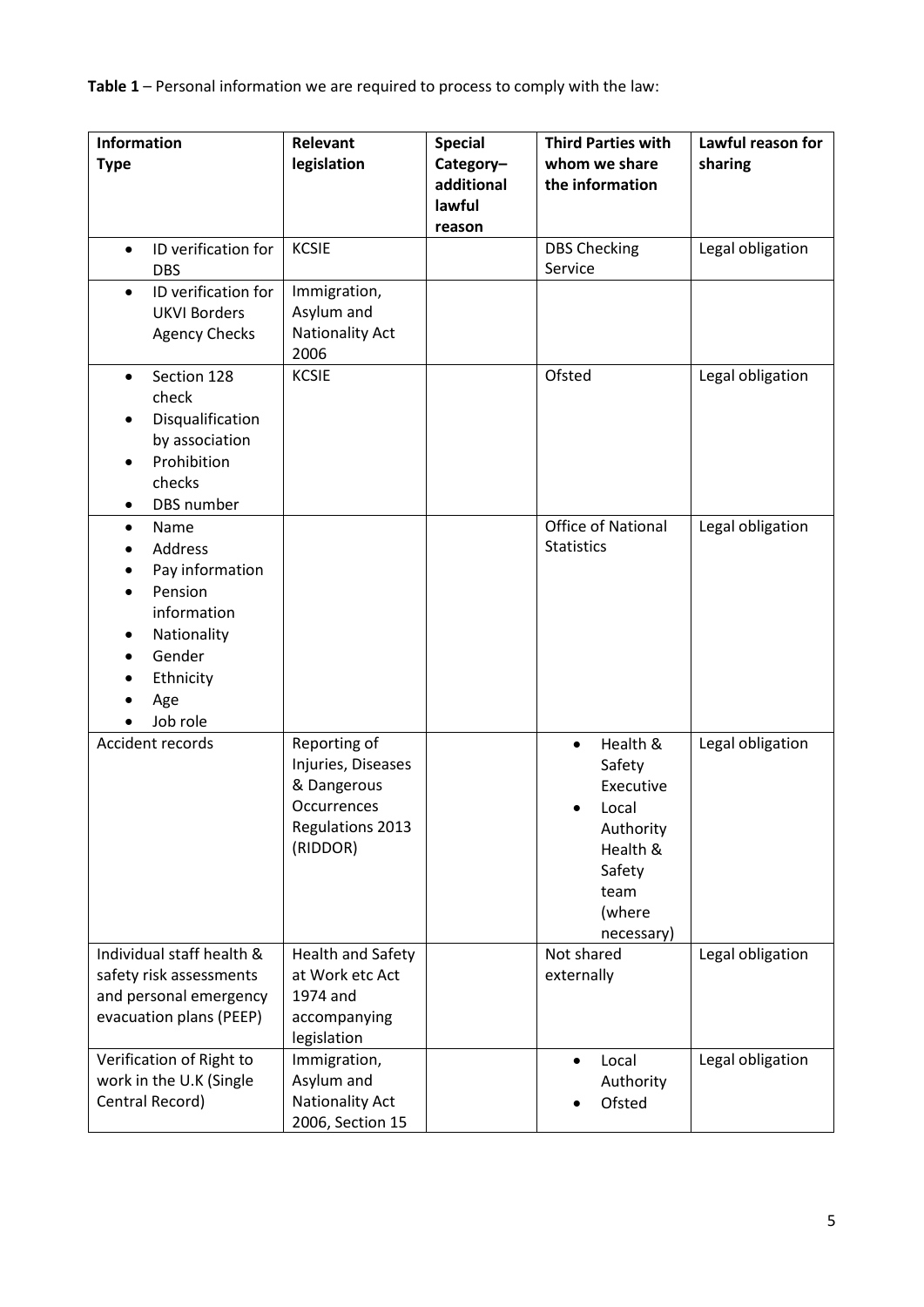**Table 2** – Personal information we are required to process as it is necessary to protect someone's vital interests

| <b>Information</b><br><b>Type</b>                                             | <b>Special Category -</b><br>additional lawful<br>reason                                                                                                                                                                               | <b>Third Parties with</b><br>whom we share the<br>information                                                | Lawful reason for<br>sharing |
|-------------------------------------------------------------------------------|----------------------------------------------------------------------------------------------------------------------------------------------------------------------------------------------------------------------------------------|--------------------------------------------------------------------------------------------------------------|------------------------------|
| <b>Medical Information</b>                                                    | Necessary to protect<br>vital interests of the<br>data subject or<br>another person where<br>the data subject is<br>physically or legally<br>incapable of giving<br>consent OR Necessary<br>for preventative/<br>occupational medicine | Medical staff i.e.<br>paramedics/ambulance<br>Responsible/First aid<br>trained staff on<br>residential trips | <b>Vital Interests</b>       |
| <b>Dietary Requirements</b><br>(food allergies)                               | Necessary for<br>preventative/<br>occupational medicine                                                                                                                                                                                | Medical staff i.e.<br>paramedics/ambulance                                                                   | <b>Vital Interests</b>       |
| <b>Medical Conditions &amp;</b><br><b>Emergency Contact</b><br><b>Details</b> | Necessary for<br>preventative/<br>occupational medicine                                                                                                                                                                                | Medical staff i.e.<br>paramedics/ambulance<br>Responsible/First aid<br>trained staff on<br>residential trips | <b>Vital Interests</b>       |
| Religious belief                                                              | Necessary to protect<br>vital interests of the<br>data subject or<br>another person where<br>the data subject is<br>physically or legally<br>incapable of giving<br>consent                                                            | Medical staff i.e.<br>paramedics/ambulance                                                                   | <b>Vital Interests</b>       |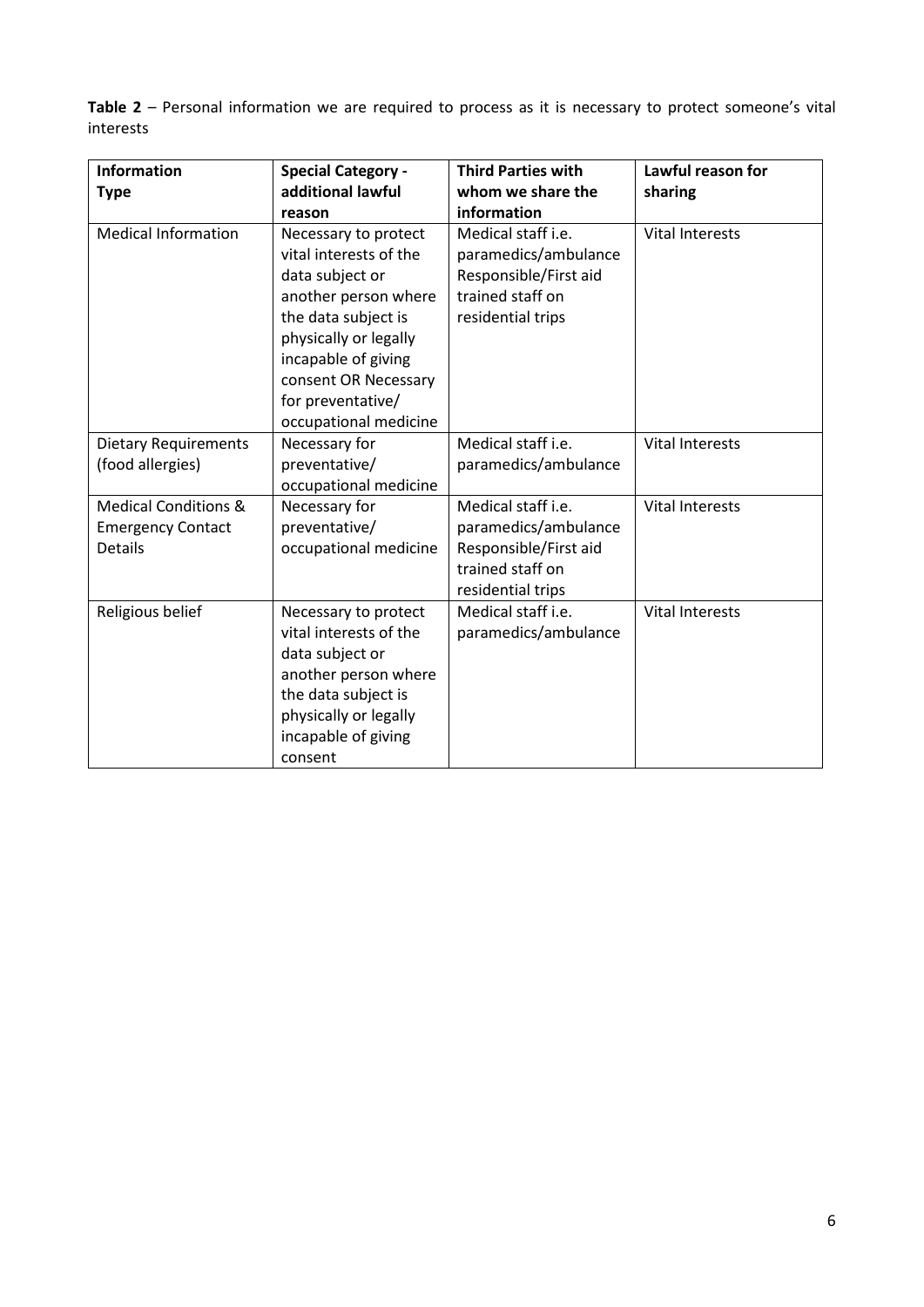**Table 3 -** Personal information we are required to process with the consent of the individual to whom that information 'belongs'

| Information Type                                    | Special Category - additional | Third Parties with whom                                                                                                                                                                                                                                                                                             | Lawful reason for |
|-----------------------------------------------------|-------------------------------|---------------------------------------------------------------------------------------------------------------------------------------------------------------------------------------------------------------------------------------------------------------------------------------------------------------------|-------------------|
|                                                     | lawful reason                 | we share the information                                                                                                                                                                                                                                                                                            | sharing           |
| Ethnicity<br>$\bullet$<br>Disability<br>Information | Consent                       | DfE (anonymised)                                                                                                                                                                                                                                                                                                    | Consent           |
| Name<br>$\bullet$<br>Email address                  |                               | ParentPay                                                                                                                                                                                                                                                                                                           | Consent           |
| Photograph<br>٠                                     |                               | Schools' website                                                                                                                                                                                                                                                                                                    | Consent           |
| Name<br>Photograph                                  |                               | Signing in system<br>$\bullet$<br>Inventry<br>Edit<br><b>Biostore</b><br>Local<br>Press/Media<br><b>Staff Medical</b><br>$\bullet$<br>Noticeboard<br>Parents &<br>$\bullet$<br>Community<br>(Newsletter,<br>School Website,<br>Twitter, Annual<br>Prospectus,<br>Internal school<br>displays, staff<br>photo board) | Consent           |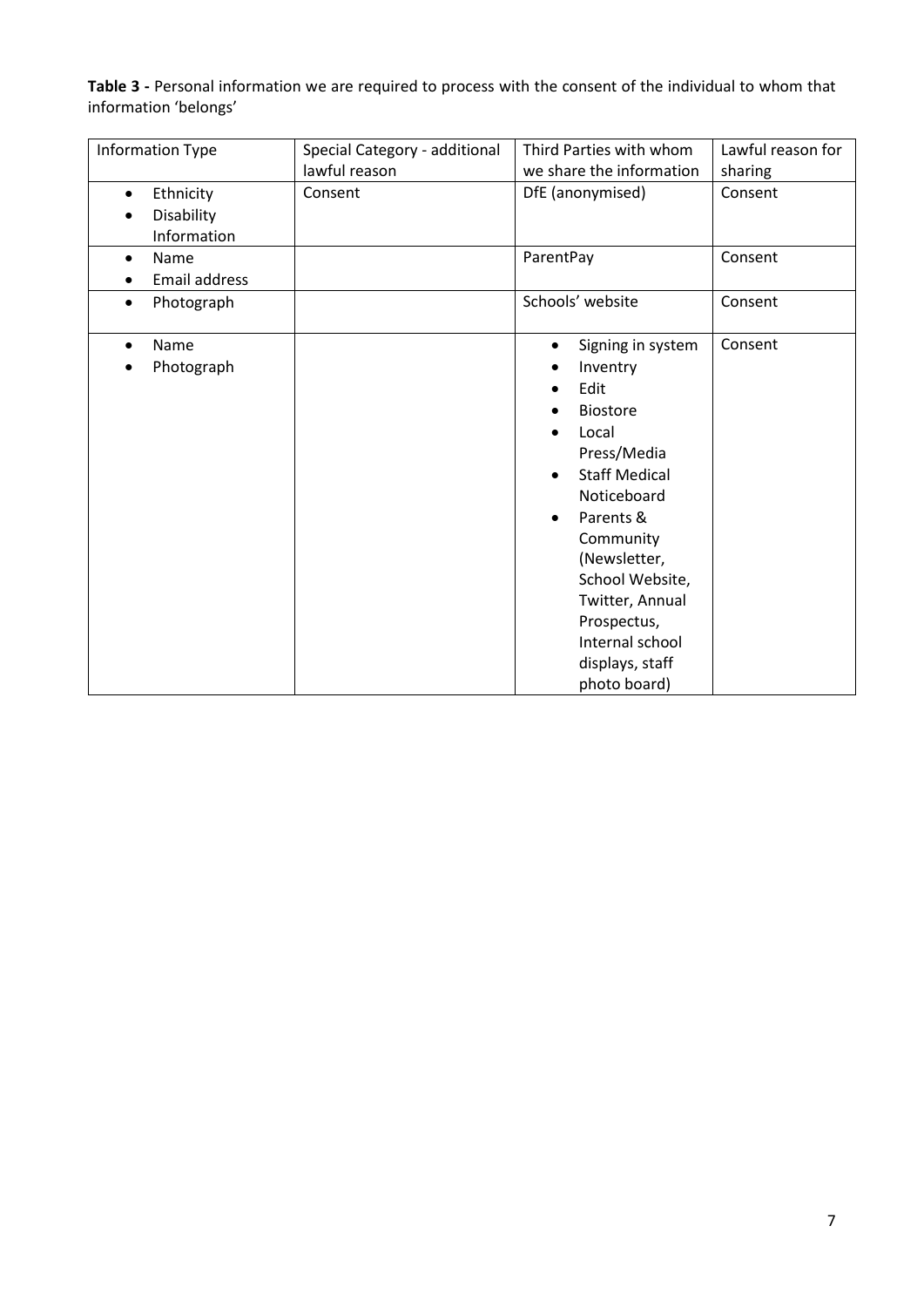**Table 4 -** Personal information we are required to process because it is necessary to do so in order to perform a public task

| <b>Information Type</b>                                                                                                                                                                                               | <b>Special Category -</b><br>additional lawful<br>reason | <b>Third Parties with whom</b><br>we share the information                                                                         | Lawful reason<br>for sharing                   |
|-----------------------------------------------------------------------------------------------------------------------------------------------------------------------------------------------------------------------|----------------------------------------------------------|------------------------------------------------------------------------------------------------------------------------------------|------------------------------------------------|
| Name (including any<br>$\bullet$<br>former surnames)<br>Date of birth<br>Gender<br>Address<br>National Insurance<br>number<br>Contract type<br>Contract start and end<br>date<br>Employment origin<br>and destination |                                                          | Department<br>for<br>$\bullet$<br>Education<br><b>MIS</b><br><b>BromCom</b><br><b>CMIS</b><br><b>SIMS</b><br>Scholarpack           | Public task<br>(school<br>workforce<br>census) |
| Attendance Records at staff<br>meetings and staff training                                                                                                                                                            |                                                          | Not shared externally                                                                                                              | Public task                                    |
| Staff personal characteristics<br>i.e. Religion/Gender/Ethnicity                                                                                                                                                      | Consent                                                  | Local Authority<br>$\bullet$<br>Confidential<br>Recruitment<br>Monitoring<br>Diocesan<br><b>Education Service</b><br>annual census | Public task                                    |
| <b>Medical Conditions (including</b><br>allergies)                                                                                                                                                                    | Necessary for<br>preventive or<br>occupational medicine. | Medical staff i.e.<br>paramedics/ambulance,                                                                                        | Public task                                    |
| Information relating to Covid-<br>19 testing:                                                                                                                                                                         |                                                          | Public Health and other<br>public health agencies                                                                                  | Public task                                    |
| Name<br>Date of birth<br>Year Group<br>Parent contact number<br>Results of Covid - 19 testing                                                                                                                         | Necessary for reasons<br>of public health                |                                                                                                                                    |                                                |